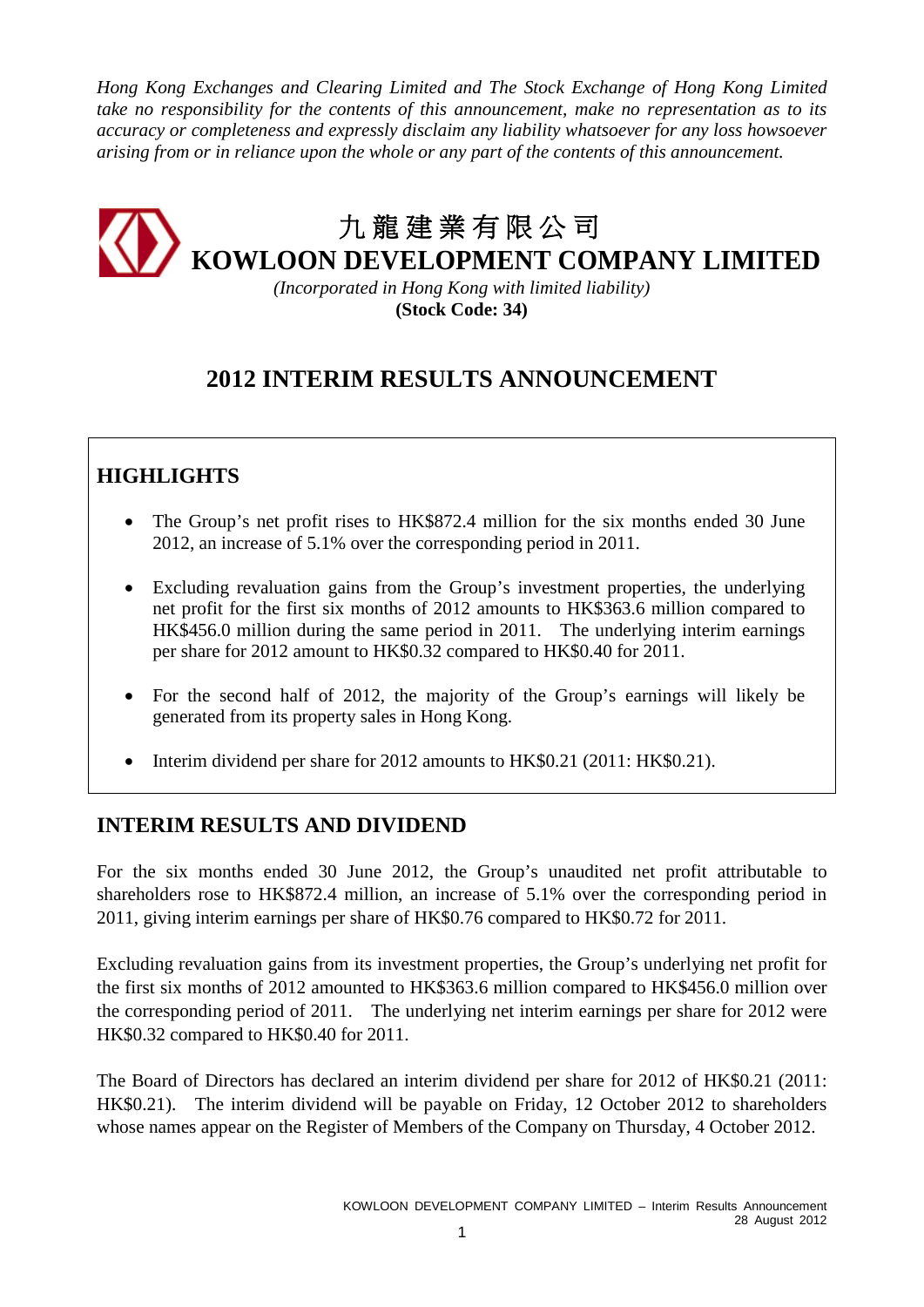## **BUSINESS REVIEW**

The restrictive housing measures imposed by governments in Hong Kong, Mainland China and Macau in early 2011 have cooled down their respective residential property markets to some extent, with transaction volumes having generally declined in these markets. However, overall sentiment in all three residential property markets has appeared to improve somewhat since the second quarter of 2012 although the extent of improvement in residential transaction volumes has varied across regions or cities.

## *Property Sales*

In Hong Kong, we have sold almost all residential units at Mount East, the Group's wholly-owned luxury residential project in North Point, with total recognised sales proceeds for the first half of 2012 of HK\$153.4 million. In Mainland China, total recognised sales proceeds for Le Cove City (Shenyang), the Group's 100% owned residential project in Shenyang, amounted to HK\$234.2 million in the first half of 2012. For the Lake, the Group's joint-venture project in Foshan, total recognised sales proceeds amounted to HK\$628.4 million during the period under review.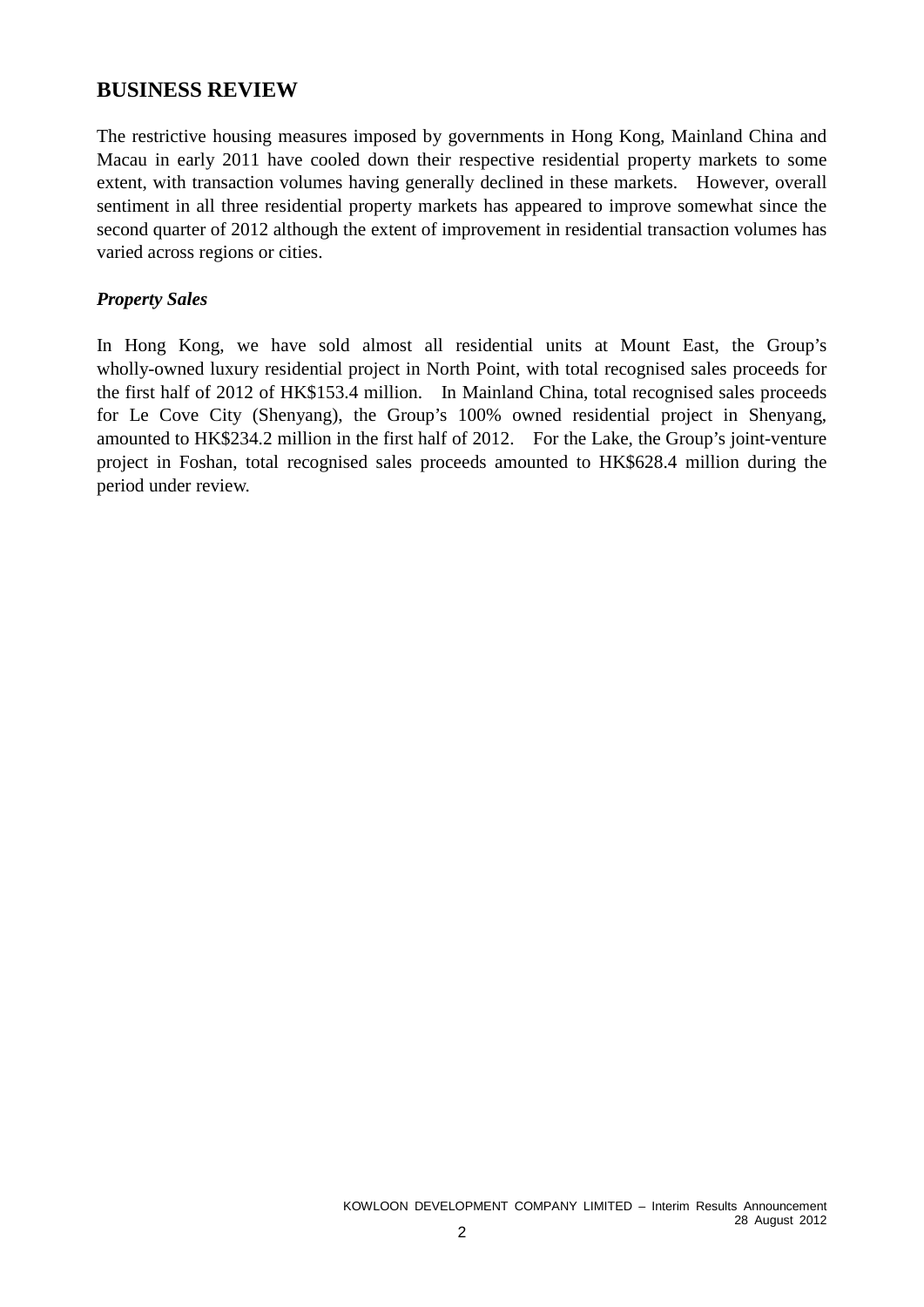## *Property Development*

As of 30 June 2012, the Group's landbank for development amounted to approximately 5 million sq m of attributable gross floor area ("GFA") and the Group's major property projects under planning and development are set out as follows:

### *Major Property Projects under Planning and Development*

| <b>Property</b><br>Project     | District/<br>City                    | Location                              | <b>Usage</b>                                             | Approx.<br><b>Total Site</b><br>Area<br>(sq m) | Approx.<br><b>GFA</b><br>$(sq \, \text{m})$ | Group's<br><b>Interest</b>                    | <b>Status</b>                                                                                                                                  | <b>Expected</b><br>Date of<br>Completion |
|--------------------------------|--------------------------------------|---------------------------------------|----------------------------------------------------------|------------------------------------------------|---------------------------------------------|-----------------------------------------------|------------------------------------------------------------------------------------------------------------------------------------------------|------------------------------------------|
| <b>Hong Kong</b>               |                                      |                                       |                                                          |                                                |                                             |                                               |                                                                                                                                                |                                          |
| Gardenia                       | Sham Shui<br>Po,<br>Kowloon          | 468 Sai Yeung<br>Choi Street North    | Residential                                              | 1,114                                          | 8,400                                       |                                               | 100% Superstructural<br>work topped out<br>and fitting out<br>work in progress                                                                 | 2012                                     |
| Cadogan                        | Kennedy<br>Town,<br>Hong Kong        | 37A Cadogan Street Residential &      | commercial                                               | 1,318                                          | 13,200                                      |                                               | 100% Superstructural<br>work in progress                                                                                                       | 2014                                     |
| Macpherson<br>Stadium          | Mongkok,<br>Kowloon                  | 10 Yim Po Fong<br><b>Street</b>       | Stadium,<br>youth centre,<br>residential &<br>commercial | 2,400                                          | 24,800                                      | Renewal<br>Playground progress<br>Association | Joint venture Superstructural<br>with Urban work topped out<br>Authority Curtain wall<br>and Hong installation and<br>Kong fitting out work in | 2013                                     |
| Pok Fu Lam<br>Road             | Sai Ying<br>Pun.<br><b>Hong Kong</b> | 49-65A Pok Fu Lam Residential<br>Road |                                                          | 1,162                                          | 9,300                                       | 100%                                          | Seeking Building<br>Department's<br>approval on<br>development<br>proposal                                                                     | To be<br>determined                      |
| <b>Hung Hom</b>                | Hung Hom,<br>Kowloon                 | Wan On Street                         | Residential &<br>commercial                              | 4,038                                          | 33,900                                      |                                               | 86.6% Acquisition of the To be<br>remaining units in determined<br>progress                                                                    |                                          |
| Clear Water<br><b>Bay Road</b> | Ngau Chi<br>Wan.<br>Kowloon          | 35 Clear Water Bay<br>Road            | Residential &<br>commercial                              | 19,335                                         | 196,400                                     |                                               | 100% Foundation work<br>in progress                                                                                                            | To be<br>determined                      |
| Fuk Chak<br>Street**           | Tai Kok<br>Tsui,<br>Kowloon          | 12-22 Fuk Chak<br><b>Street</b>       | Residential &<br>commercial                              | 781                                            | 6,600                                       |                                               | 100% Ready for<br>commencement of determined<br>foundation works                                                                               | To be                                    |

\* 1.9% acquired by the Group after 30 June 2012. \*\*Acquired by the Group after 30 June 2012.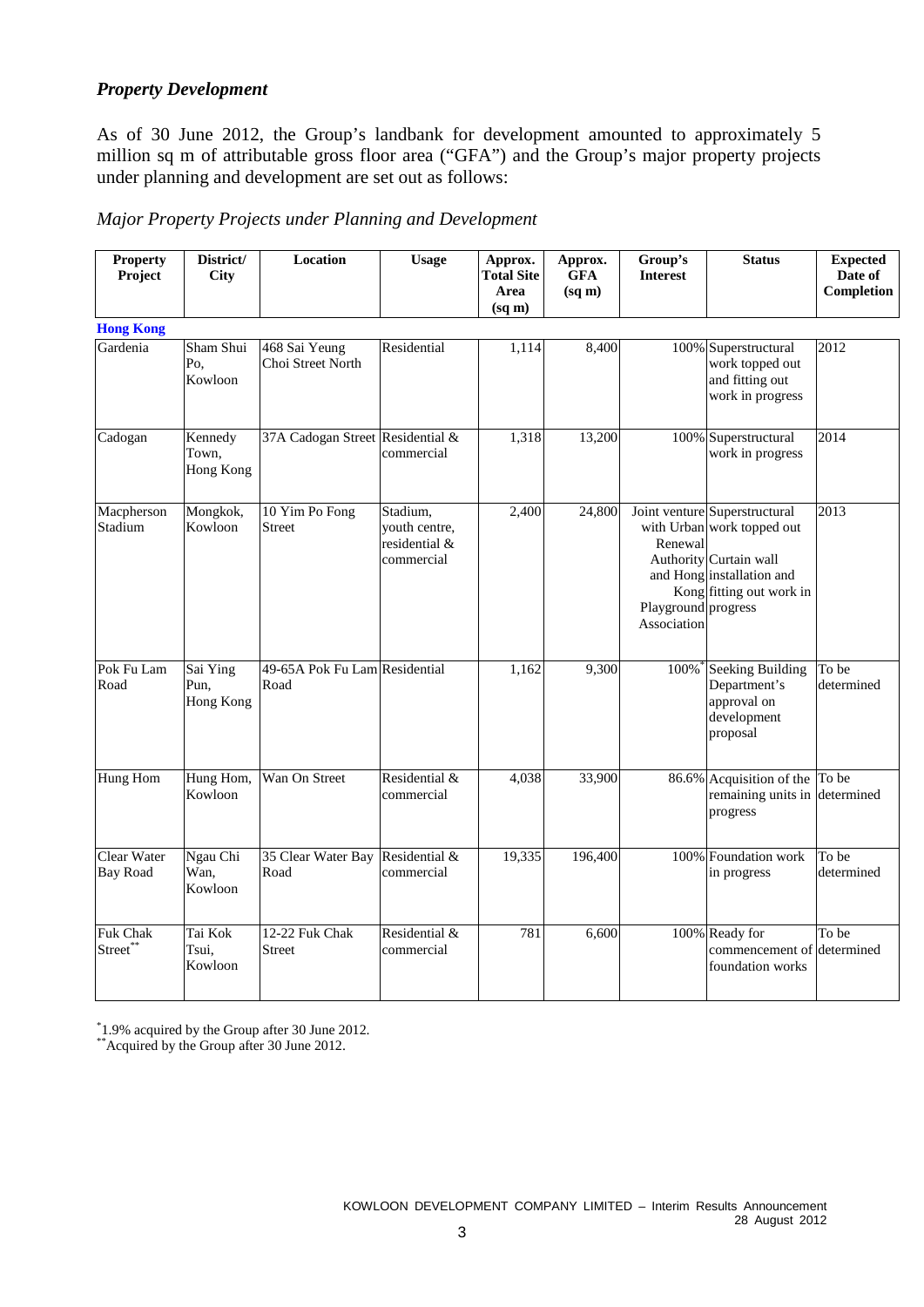## *Major Property Projects under Planning and Development (continued)*

| <b>Property</b><br>Project                       | District/<br><b>City</b>                     | Location                                                                                  | <b>Usage</b>                | Approx.<br><b>Total Site</b><br>Area<br>$(sq \, \text{m})$ | Approx.<br><b>GFA</b><br>$(sq \, \text{m})$ | Group's<br><b>Interest</b> | <b>Status</b>                                                              | <b>Expected</b><br>Date of<br>Completion  |
|--------------------------------------------------|----------------------------------------------|-------------------------------------------------------------------------------------------|-----------------------------|------------------------------------------------------------|---------------------------------------------|----------------------------|----------------------------------------------------------------------------|-------------------------------------------|
| <b>Mainland China</b>                            |                                              |                                                                                           |                             |                                                            |                                             |                            |                                                                            |                                           |
| Le Cove<br>City<br>(Shenyang)<br>江灣城(瀋陽)         | Hun Nan<br>Xin<br>District,<br>Shenyang      | 6 Hun Nan Er Road                                                                         | Residential &<br>commercial | 165,303                                                    | 712,000                                     |                            | 100% Superstructural<br>work for second<br>phase in progress               | By phases<br>from 2011<br>onwards         |
| The Gardenia<br>(Shenyang)<br>翠堤灣(瀋陽)            | Shenhe<br>District,<br>Shenyang              | West of Daba Road                                                                         | Residential &<br>commercial | 1,100,000                                                  | 2,000,000                                   |                            | 100% Superstructural<br>work for first<br>phase in progress                | By phases<br>from 2012<br>onwards         |
| Le Cove City<br>(Wuxi)<br>江灣城<br>(無錫)            | Chong An<br>District,<br>Wuxi                | Tongyun Road and<br>Gongyun Road                                                          | Residential &<br>commercial | 68,833                                                     | $404,400^{\text{*}}$                        |                            | 80% Superstructural<br>work for first<br>phase in progress                 | By phases<br>from 2013<br>onwards         |
| Galaxy<br>Heights<br>(Zhongshan)<br>星際豪庭<br>(中山) | Shiqi<br>District,<br>Zhongshan              | 8 Xueyuan Road                                                                            | Residential &<br>commercial | 18,334                                                     | 129,000                                     |                            | 70% Superstructural<br>work in progress                                    | 2013                                      |
| The Lake<br>(Foshan)<br>山語湖(佛山)                  | Nanhai<br>District,<br>Foshan                | Heshun Meijing<br>Shuiku Sector,<br>Lishui Town                                           | Residential &<br>commercial | 4,020,743                                                  | 1,600,000                                   |                            | 50% Construction<br>work in progress                                       | By phases<br>from 2009<br>onwards         |
| Hedong<br>Project<br>(Tianjin)<br>河東項目<br>(天津)   | Hedong<br>District,<br>Tianjin               | Lot No. Jin Dong<br>Liu 2004-066,<br>Intersection of<br>Shiyijing Road and<br>Liuwei Road | Residential &<br>commercial | 135,540                                                    | 930,000                                     |                            | 49% Master layout<br>plan submitted for determined<br>approval             | To be                                     |
| Jun Tai<br>Garden<br>(Dongguan)<br>君珆花園<br>(東莞)  | Nancheng<br>District,<br>Dongguan            | East of Hongwei<br>Road, Xi Ping She<br>Qu                                                | Residential &<br>commercial | 32,521                                                     | 79,700                                      |                            | 40% Construction work 2013/2014<br>to be commenced<br>in September<br>2012 |                                           |
| <b>Macau</b>                                     |                                              |                                                                                           |                             |                                                            |                                             |                            |                                                                            |                                           |
| Pearl Horizon,<br>Lote P                         | <b>Novos</b><br>Aterros<br>da Areia<br>Preta | Lote P, The Orient<br>Pearl District                                                      | Residential &<br>commercial | 68,000                                                     | 699,700                                     |                            | 58.8% Building plan has<br>been approved                                   | By phases<br>from<br>2015/2016<br>onwards |
| Lotes $T + T1$                                   | <b>Novos</b><br>Aterros<br>da Areia<br>Preta | Lotes $T + T1$ , The<br>Orient Pearl District commercial                                  | Residential &               | 17,900                                                     | 195,600                                     |                            | 58.8% Building plan has<br>been approved                                   | 2015/2016                                 |

# With additional underground GFA of approximately 15,000 sq m for the commercial portion and over 2,300 carparking spaces.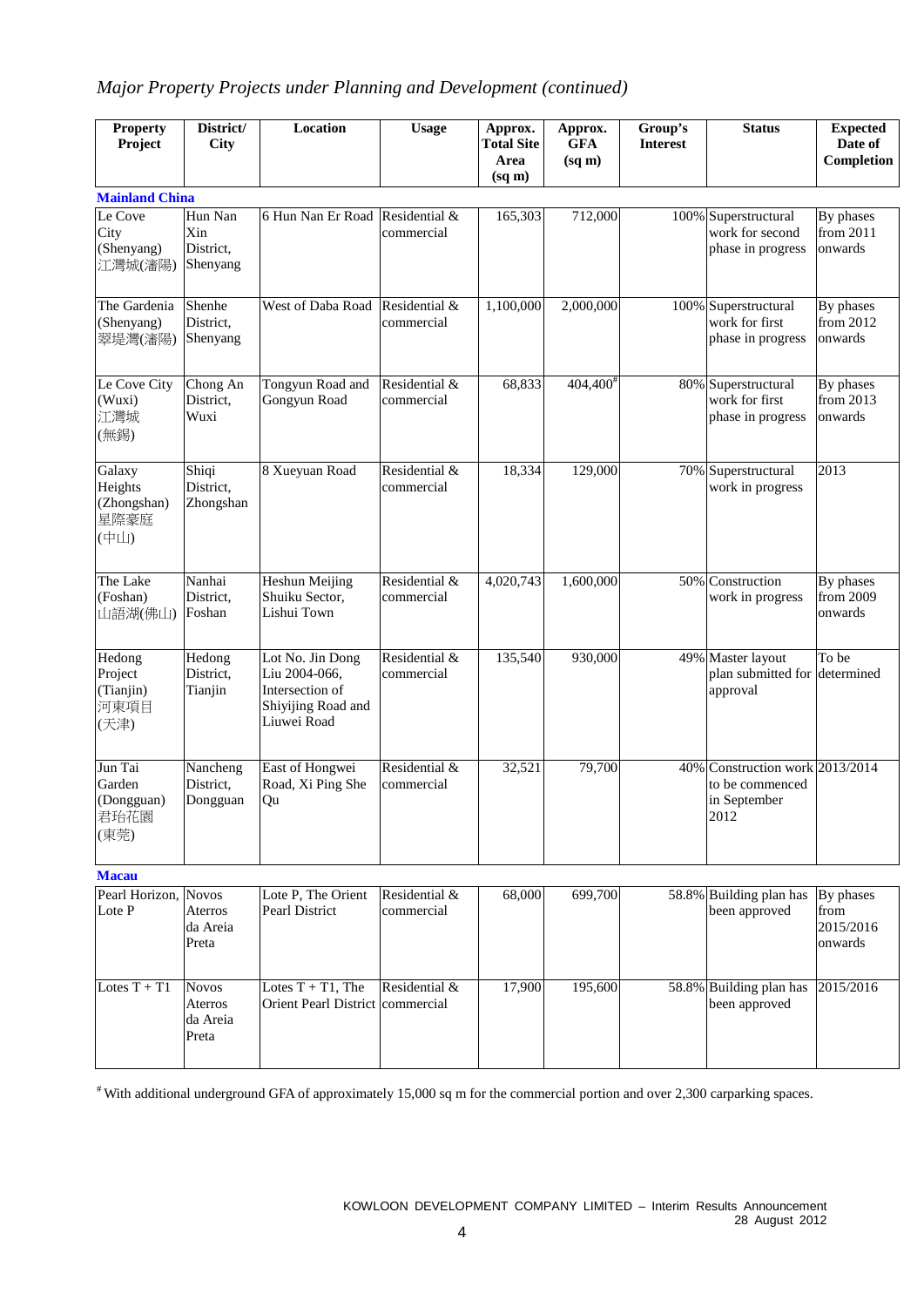## *Property Investment*

During the period under review, the Group disposed of a number of retail units at New Mandarin Plaza and Sino Centre in Hong Kong, with a total recognised gain of HK\$73.4 million.

Despite disposal of the above non-core investment properties, the Group's gross rental income from its property investment portfolio for the first six months of 2012 rose slightly to HK\$147.0 million. Total rental income from Pioneer Centre, the Group's flagship and core investment property in Hong Kong, rose 2.5% to HK\$122.7 million, with almost all retail spaces and offices being let as of 30 June 2012.

## *Oil Business*

For the six months ended 30 June 2012, total revenue generated from the oil business rose considerably to HK\$259.6 million, with an operating profit of HK\$73.2 million, compared to total revenue of HK\$27.3 million and an operating loss of HK\$29.1 million during the corresponding period in 2011. The significant improvement in operating results was mainly due to the Group's successful drilling program and its efforts to overcome various challenges in its oil fields in Kazakhstan. In fact, two new wells which have been put into production in September and December 2011, contributed a majority of the production volume during the period under review, with the aggregate daily production rate reaching 1,550 barrels by 30 June 2012.

A further two wells were successfully put into production in July this year. It is expected that the aggregate daily production may further increase in the second half of 2012. The increase in production is expected to contribute growing earnings to the Group in the second half of the year.

The Group's exposure in the oil and gas business is through its 73.4%-owned listed subsidiary, Polytec Asset Holdings Limited ("Polytec Asset").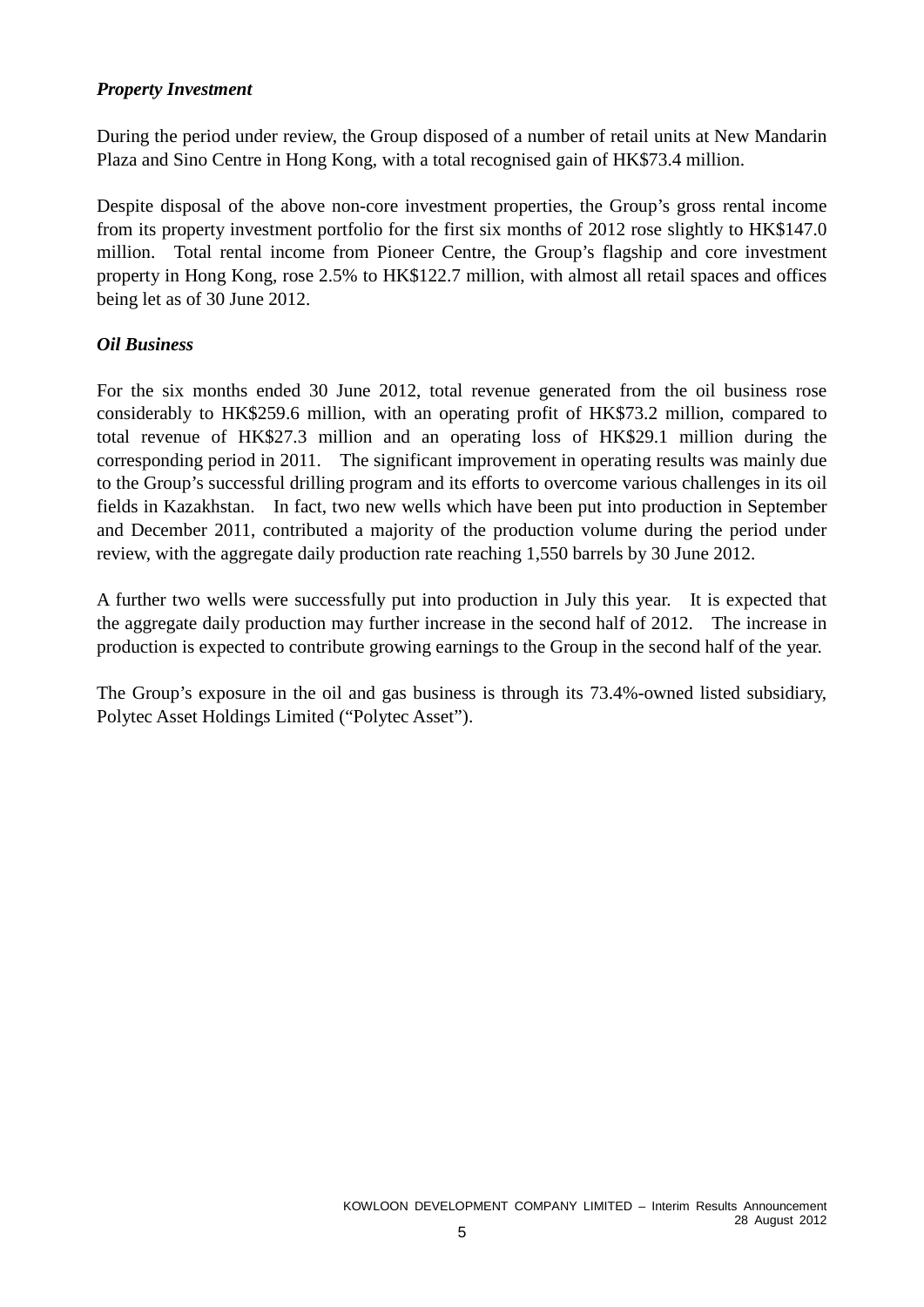## *Post Balance Sheet Events*

As announced on 18 July 2012, Brilliant Idea Investments Limited ("Brilliant Idea"), a wholly-owned subsidiary of the Company, entered into an acquisition agreement with a subsidiary of Polytec Holdings International Limited, the ultimate holding company of the Company pursuant to which Brilliant Idea agreed to purchase 100% equity interest in the issued share capital of Mass Ventures International Limited ("Mass Ventures") together with the assignment of sale loan for an aggregate consideration of HK\$374,830,981. Mass Ventures owns the whole of a redevelopment residential project in Kowloon, Hong Kong, which is its only asset, with a registered site area of approximately 781 sq m.

The above acquisition has further expanded the Group's landbank in Hong Kong. This redevelopment site is located in Tai Kok Tsui, West Kowloon. The old buildings have recently been demolished and foundation work will be commenced shortly. The presale of the residential units in the development will likely start in the first half of 2013. We believe this acquisition will generate a satisfactory rate of return for the Group.

On 18 July 2012, the Group finally achieved 100% ownership of its residential redevelopment project in Pok Fu Lam Road after years of efforts. This site is located in 49-65A Pok Fu Lam Road, with an aggregate site area of approximately 1,162 sq m. The project is currently at the design stage and is intended to be developed into two luxury residential towers.

## **PROSPECTS**

Over the past six months, the world's major economies have been slowing, with the extent of the growth slowdown varying across countries. Indeed, the outlook for the global economy appears to be increasingly uncertain and we still see a challenging market environment for the rest of 2012. However, we remain cautiously optimistic about the outlook for the three economies in the Greater China region and hence their property markets over the medium and long term.

In Hong Kong, we have recently launched the presale of two wholly-owned new residential projects since end-May this year, namely Gardenia and Cadogan, which have been well received by the market. The combined presales proceeds of these two new projects have exceeded HK\$1.3 billion so far. We will continue to accelerate the development pace of our projects in Hong Kong. Two additional residential projects are now in the pipeline for presale in the next 6 to 9 months, namely the project in the Macpherson Stadium and the newly acquired redevelopment project in Tai Kok Tsui.

In Mainland China, we have presold over 40% of residential units in the second phase of Le Cove City (Shenyang) so far this year and the presales will likely be recognised before the first half of 2013.

In Macau, construction work on Pearl Horizon, Lote P in the Orient Pearl District, the Group's mega luxury residential and commercial development project which Polytec Asset, the Group's 73.4%-owned subsidiary, has an 80% interest, is scheduled to be commenced in the fourth quarter of this year. For the Lotes  $T + T1$  project, we are currently clearing all necessary formalities before the start of construction.

For the second half of 2012, the majority of the Group's earnings will likely be generated from its property sales in Hong Kong. Barring unforeseen circumstances, it is expected that the Group's operating results for the full year of 2012 will be satisfactory.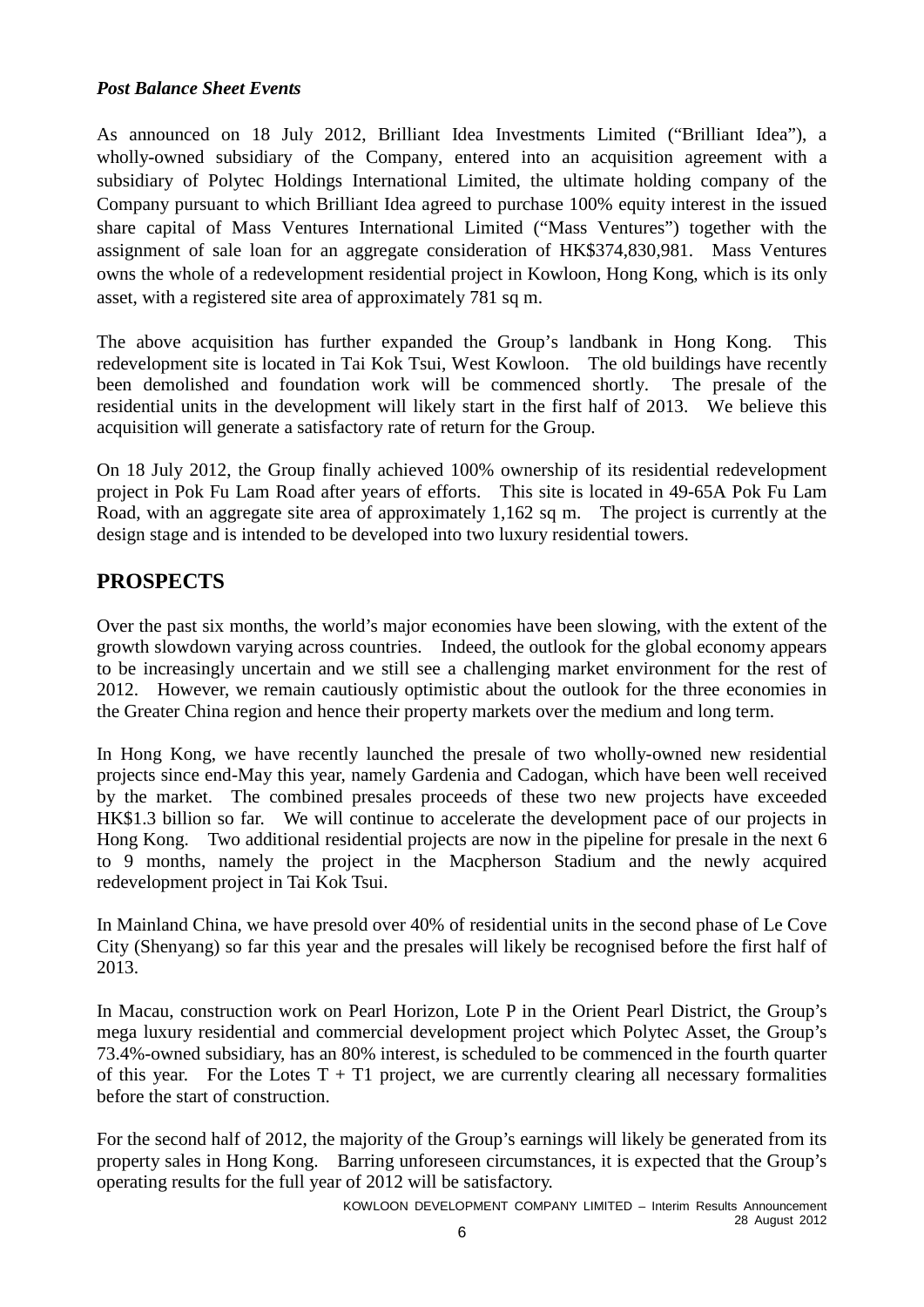## **INTERIM RESULTS**

The unaudited consolidated results of the Group for the six months ended 30 June 2012 together with the comparative figures of 2011 are as follows:

## **Consolidated Income Statement**

|                                                 | Six months ended 30 June |                 |             |  |
|-------------------------------------------------|--------------------------|-----------------|-------------|--|
|                                                 |                          | 2012            | 2011        |  |
|                                                 | <b>Note</b>              | <b>HK\$'000</b> | HK\$'000    |  |
|                                                 |                          | (unaudited)     | (unaudited) |  |
| <b>Turnover</b>                                 | $\mathfrak{Z}$           | 838,105         | 651,604     |  |
| Cost of sales                                   |                          | (285, 013)      | (256, 668)  |  |
| Other revenue                                   |                          | 17,938          | 8,976       |  |
| Other net income                                | $\overline{4}$           | 103,000         | 213,625     |  |
| Depreciation and amortisation                   |                          | (7, 475)        | (5,779)     |  |
| Staff costs                                     |                          | (77,220)        | (68, 375)   |  |
| Selling and marketing expenses                  |                          | (105, 848)      | (26, 118)   |  |
| Other operating expenses                        |                          | (67, 153)       | (64,071)    |  |
| Fair value changes on investment properties     |                          | 506,278         | 296,310     |  |
| <b>Profit from operations</b>                   |                          | 922,612         | 749,504     |  |
| Finance costs                                   | 5                        | (49,163)        | (17, 891)   |  |
| Share of profits of associated companies        |                          | 2,141           | 169         |  |
| Share of profits of jointly controlled entities |                          | 114,633         | 190,139     |  |
| <b>Profit before taxation</b>                   |                          | 990,223         | 921,921     |  |
| Income tax                                      | 6                        | (73, 011)       | (43, 174)   |  |
| Profit for the period                           |                          | 917,212         | 878,747     |  |
| <b>Attributable to:</b>                         |                          |                 |             |  |
| Shareholders of the Company                     |                          | 872,438         | 829,988     |  |
| Non-controlling interests                       |                          | 44,774          | 48,759      |  |
| Profit for the period                           |                          | 917,212         | 878,747     |  |
| <b>Earnings per share - Basic/Diluted</b>       | 7                        | <b>HK\$0.76</b> | HK\$0.72    |  |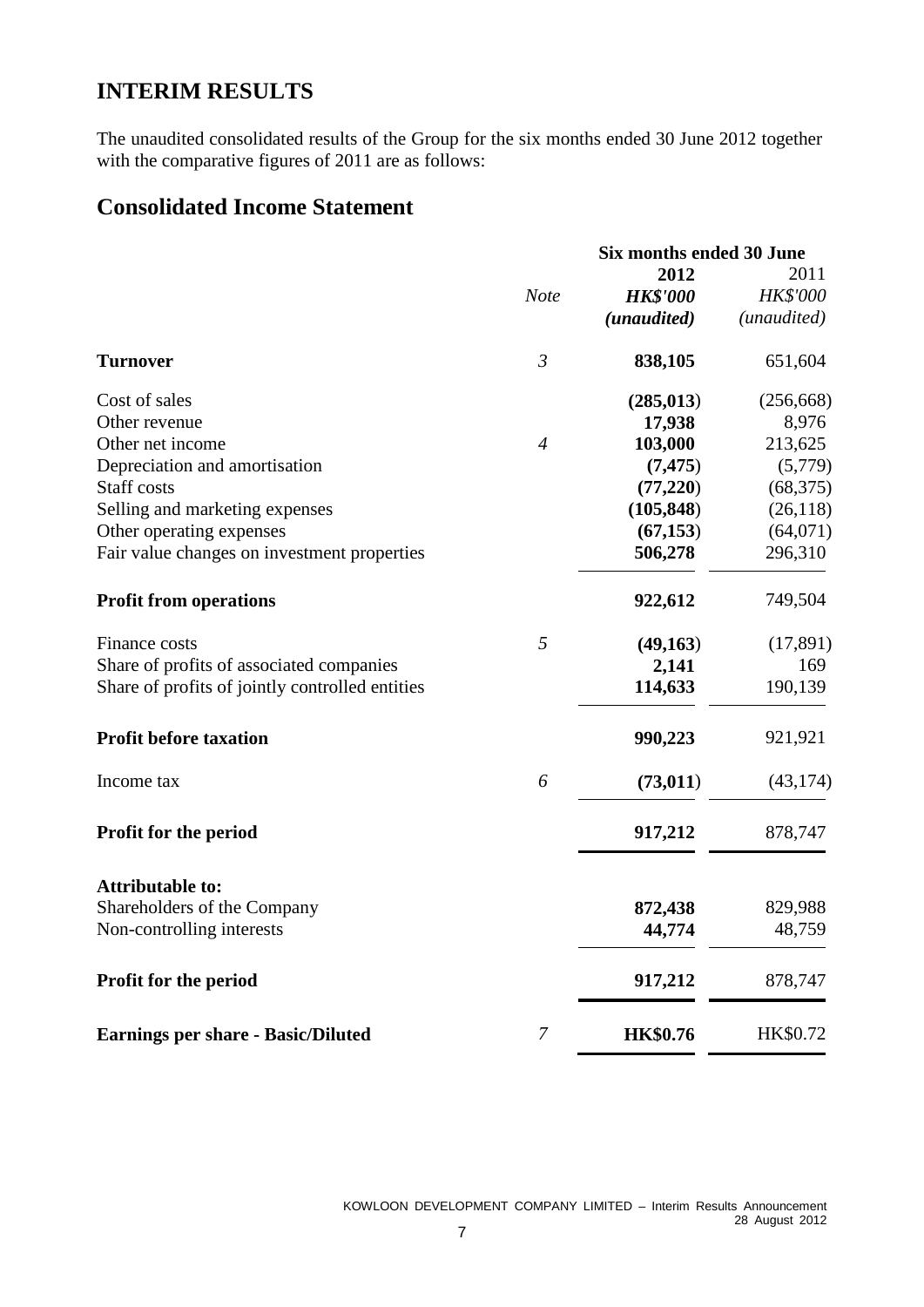# **Consolidated Statement of Comprehensive Income**

|                                                         | Six months ended 30 June |                      |  |
|---------------------------------------------------------|--------------------------|----------------------|--|
|                                                         | 2012                     | 2011                 |  |
|                                                         | <b>HK\$'000</b>          | <b>HK\$'000</b>      |  |
|                                                         | (unaudited)              | ( <i>unaudited</i> ) |  |
| Profit for the period                                   | 917,212                  | 878,747              |  |
| Other comprehensive income for the period               |                          |                      |  |
| Exchange differences on translation of                  |                          |                      |  |
| accounts of overseas subsidiaries                       | (18,691)                 | 47,353               |  |
| Changes in fair value of available-for-sale investments | (629)                    | 2,147                |  |
| Changes in fair value of interests in property          |                          |                      |  |
| development                                             |                          | 12,942               |  |
| Share of other comprehensive income of                  |                          |                      |  |
| jointly controlled entities and                         |                          |                      |  |
| associated companies                                    | (17, 896)                | 59,898               |  |
| Transfer to income statement upon                       |                          |                      |  |
| disposal of a subsidiary                                |                          | (481)                |  |
|                                                         | (37,216)                 | 121,859              |  |
|                                                         |                          |                      |  |
| Total comprehensive income for the period               | 879,996                  | 1,000,606            |  |
| <b>Attributable to:</b>                                 |                          |                      |  |
| Shareholders of the Company                             | 855,286                  | 947,862              |  |
| Non-controlling interests                               | 24,710                   | 52,744               |  |
|                                                         |                          |                      |  |
| Total comprehensive income for the period               | 879,996                  | 1,000,606            |  |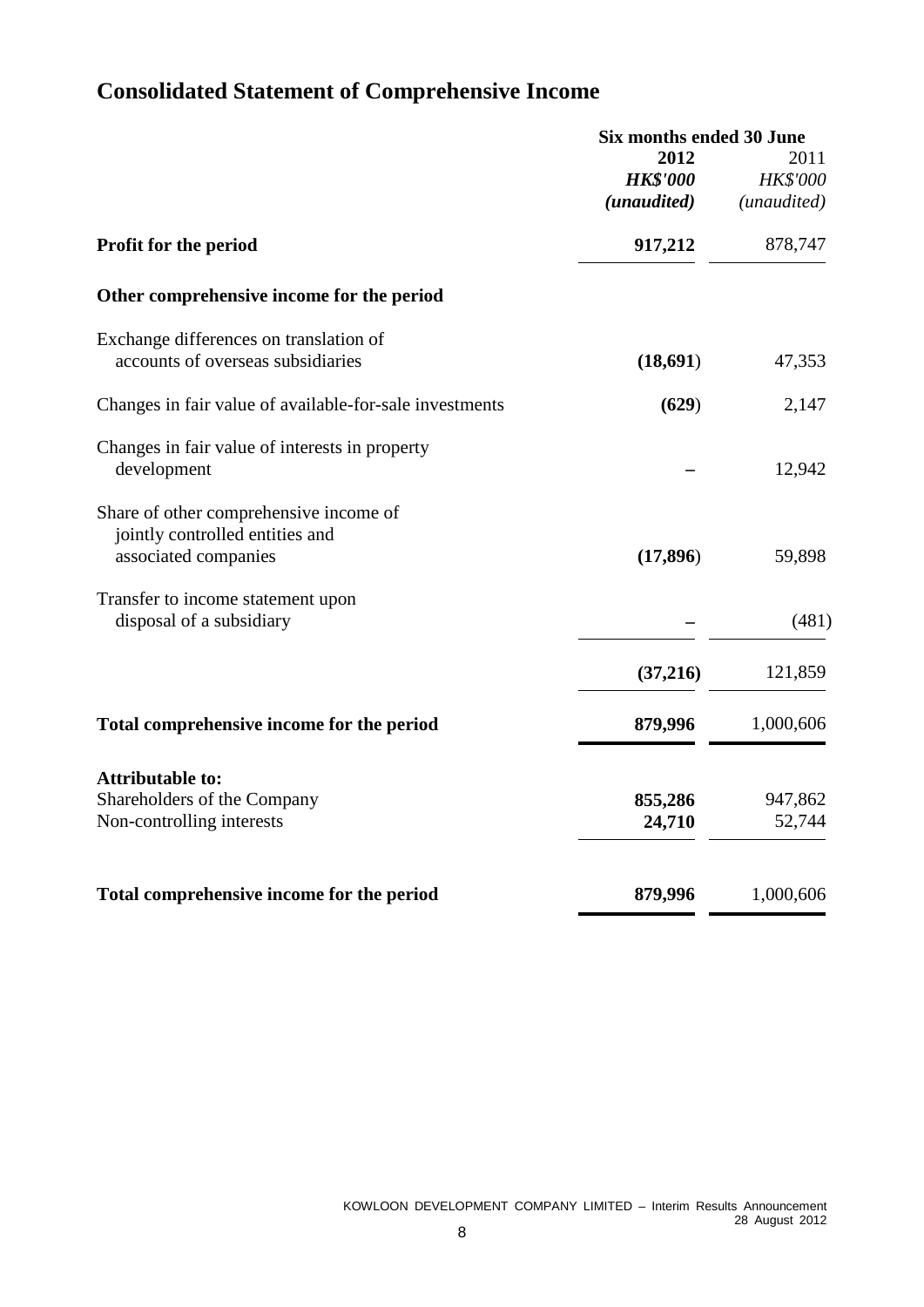## **Consolidated Balance Sheet**

|                                         | At 30 June 2012 |                 |                 | At 31 December 2011 |            |
|-----------------------------------------|-----------------|-----------------|-----------------|---------------------|------------|
|                                         | Note            | <b>HK\$'000</b> | <b>HK\$'000</b> | HK\$'000            | HK\$'000   |
|                                         |                 | (unaudited)     | (unaudited)     | (audited)           | (audited)  |
| <b>Non-current assets</b>               |                 |                 |                 |                     |            |
| <b>Fixed assets</b>                     |                 |                 |                 |                     |            |
| - Investment properties                 |                 |                 | 9,231,450       |                     | 8,808,370  |
| - Leasehold land held for own use       |                 |                 | 225,662         |                     | 228,964    |
| - Other property, plant and equipment   |                 |                 | 1,347,934       |                     | 1,291,609  |
|                                         |                 |                 | 10,805,046      |                     | 10,328,943 |
| Oil exploitation assets                 |                 |                 | 117,143         |                     | 120,785    |
| Interests in property development       |                 |                 | 10,190,981      |                     | 10,190,981 |
| Interest in jointly controlled entities |                 |                 | 2,015,982       |                     | 1,907,547  |
| Interest in associated companies        |                 |                 | 2,309,668       |                     | 2,124,195  |
| Financial investments                   |                 |                 | 16,274          |                     | 19,555     |
| Loans and advances                      |                 |                 | 11,003          |                     | 3,088      |
| Deferred tax assets                     |                 |                 | 21,835          |                     | 10,314     |
|                                         |                 |                 | 25,487,932      |                     | 24,705,408 |
| <b>Current assets</b>                   |                 |                 |                 |                     |            |
| Inventories                             |                 | 12,192,774      |                 | 11,736,445          |            |
| Trade and other receivables             | 9               | 489,674         |                 | 593,515             |            |
| Loans and advances                      |                 | 16,112          |                 | 22,252              |            |
| Amounts due from jointly                |                 |                 |                 |                     |            |
| controlled entities                     |                 | 102,331         |                 | 131,662             |            |
| Financial investments                   |                 | 88,028          |                 | 80,255              |            |
| Time deposits (pledged)                 |                 | 15,000          |                 | 15,000              |            |
| Cash and cash equivalents               |                 | 604,344         |                 | 764,144             |            |
|                                         |                 | 13,508,263      |                 | 13,343,273          |            |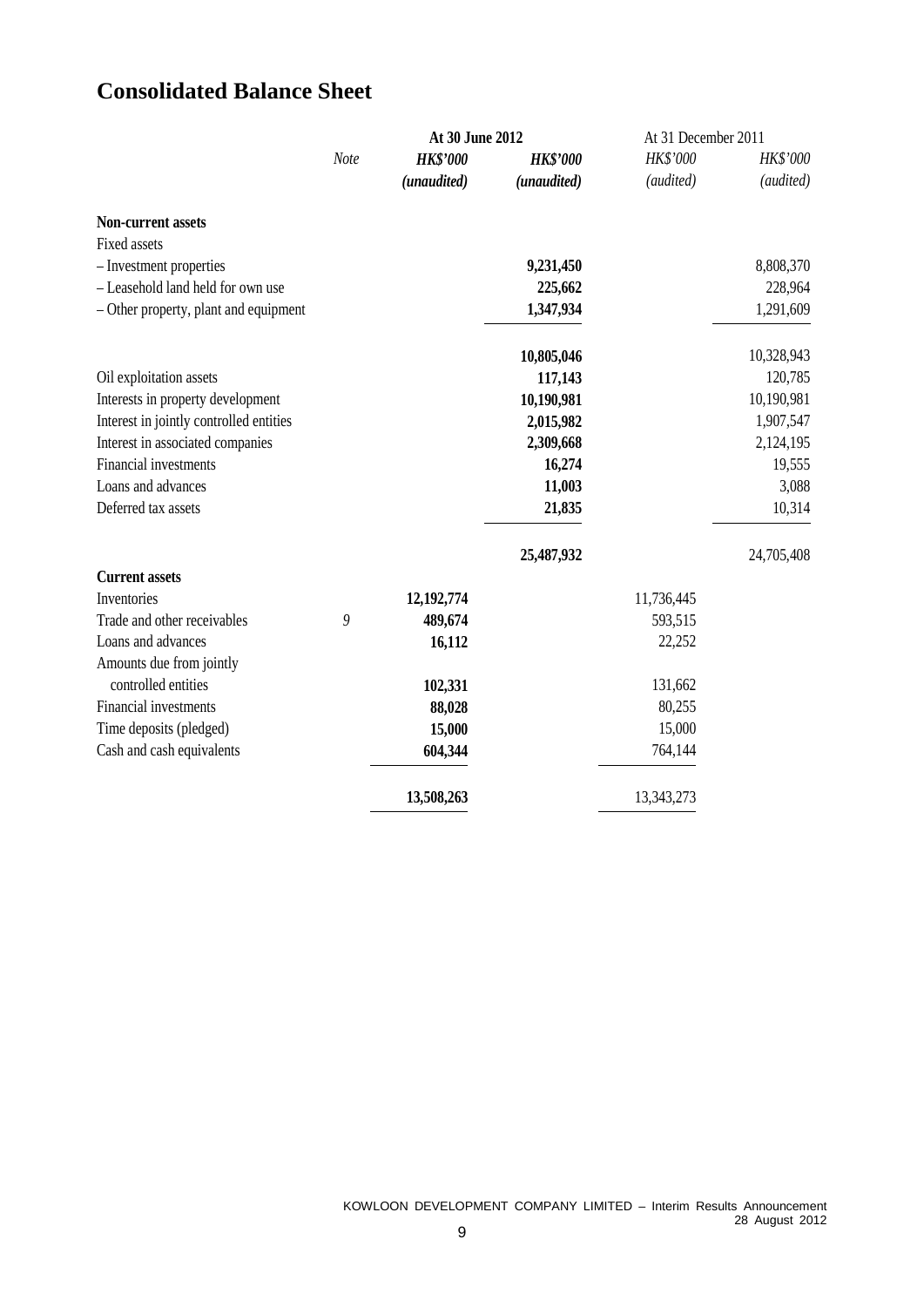|                                                                  |      | At 30 June 2012 |                 | At 31 December 2011 |            |  |
|------------------------------------------------------------------|------|-----------------|-----------------|---------------------|------------|--|
|                                                                  | Note | <b>HK\$'000</b> | <b>HK\$'000</b> | HK\$'000            | HK\$'000   |  |
|                                                                  |      | (unaudited)     | (unaudited)     | (audited)           | (audited)  |  |
| <b>Current liabilities</b>                                       |      |                 |                 |                     |            |  |
| Trade and other payables                                         | 10   | 1,949,101       |                 | 1,609,749           |            |  |
| Amounts due to non-controlling interests                         |      | 200,000         |                 | 200,000             |            |  |
| Amount due to a jointly controlled entity                        |      | 758,259         |                 | 581,200             |            |  |
| <b>Bank</b> loans                                                |      | 1,607,192       |                 | 1,415,000           |            |  |
| Current taxation                                                 |      | 293,327         |                 | 257,856             |            |  |
|                                                                  |      | 4,807,879       |                 | 4,063,805           |            |  |
| Net current assets                                               |      |                 | 8,700,384       |                     | 9,279,468  |  |
| <b>Total assets less current liabilities</b>                     |      |                 | 34,188,316      |                     | 33,984,876 |  |
| <b>Non-current liabilities</b>                                   |      |                 |                 |                     |            |  |
| Loan from ultimate holding company<br>Amount payable to ultimate |      | 4,819,601       |                 | 5,097,532           |            |  |
| holding company                                                  |      | 865,090         |                 | 680,579             |            |  |
| <b>Bank</b> loans                                                |      | 4,327,452       |                 | 4,531,779           |            |  |
| Other payables                                                   |      | 48,957          |                 | 46,637              |            |  |
| Deferred tax liabilities                                         |      | 829,094         |                 | 812,814             |            |  |
|                                                                  |      |                 | 10,890,194      |                     | 11,169,341 |  |
| <b>NET ASSETS</b>                                                |      |                 | 23,298,122      |                     | 22,815,535 |  |
| <b>Capital and reserves</b>                                      |      |                 |                 |                     |            |  |
| Share capital                                                    |      |                 | 115,068         |                     | 115,068    |  |
| Reserves                                                         |      |                 | 20,132,399      |                     | 19,656,838 |  |
| Total equity attributable to the                                 |      |                 |                 |                     |            |  |
| shareholders of the Company                                      |      |                 | 20,247,467      |                     | 19,771,906 |  |
| Non-controlling interests                                        |      |                 | 3,050,655       |                     | 3,043,629  |  |
| <b>TOTAL EQUITY</b>                                              |      |                 | 23,298,122      |                     | 22,815,535 |  |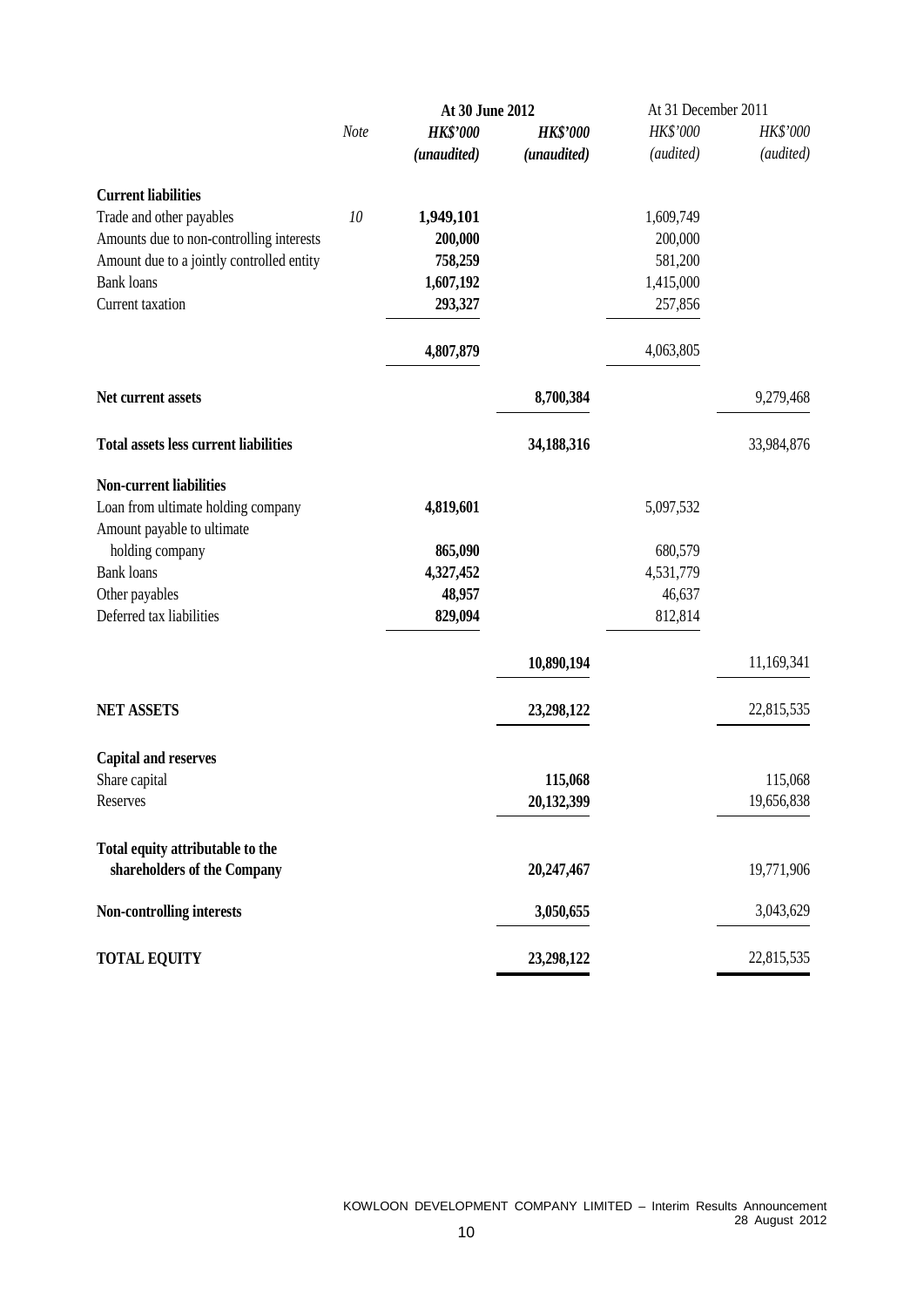#### *Notes*

#### **1 Basis of preparation**

The unaudited interim financial report has been prepared in accordance with the applicable disclosure provisions of the Rules Governing the Listing of Securities on The Stock Exchange of Hong Kong Limited, including compliance with Hong Kong Accounting Standard ("HKAS") 34, "Interim financial reporting", issued by the Hong Kong Institute of Certified Public Accountants ("HKICPA").

The interim financial report has been prepared in accordance with the same accounting policies adopted in the 2011 annual accounts, except for the accounting policy changes that are expected to be reflected in the 2012 annual accounts. Details of these changes in accounting policies are set out in note 2.

The preparation of an interim financial report in conformity with HKAS 34 requires management to make judgements, estimates and assumptions that affect the application of policies and reported amounts of assets and liabilities, income and expenses on a year to date basis. Actual results may differ from these estimates.

#### **2 Changes in accounting policies**

The HKICPA has issued a few amendments to Hong Kong Financial Reporting Standards that are first effective for the current accounting period of the Group. These include the amendments to HKAS 12, "Income Taxes - Deferred tax: recovery of underlying assets", which the Group has already adopted in the prior period. None of the other developments are relevant to the Group's interim financial report and the Group has not applied any new standard or interpretation that is not yet effective for the current accounting period.

#### **3 Segment reporting**

The Group manages its business by a mixture of both business lines and geography. In a manner consistent with the way in which information is reported internally to the Group's top management for the purposes of assessing segment performance and allocating resources between segments, the Group has identified the following six reportable segments. Finance and investments segment presented in previous periods has been grouped under other business segment. Certain comparative figures have been reclassified to conform to current period's presentation.

- Property development segment (Hong Kong/Mainland China/Macau): the development and sales of properties. Given the importance of property development division to the Group, the Group's property development business is segregated further into three reportable segments on a geographical basis.
- Property investment segment: the leasing of properties to generate rental income and to gain from the appreciation in the properties' values in the long term.
- Oil segment: oil exploration and production.
- Other businesses segment: mainly includes the financial investments, the provision of finance services, income from the sale of ice and the provision of cold storage services and treasury operations.

Turnover comprises mainly rental income from properties, gross proceeds from sales of properties, crude oil, held for trading investments, dividend and interest income.

Reporting segment profit represents profit before tax by excluding fair value changes on investment properties, finance costs, exceptional items and head office and corporate income/expenses.

Segment assets include all tangible, intangible assets and current assets with the exception of deferred tax assets and other corporate assets.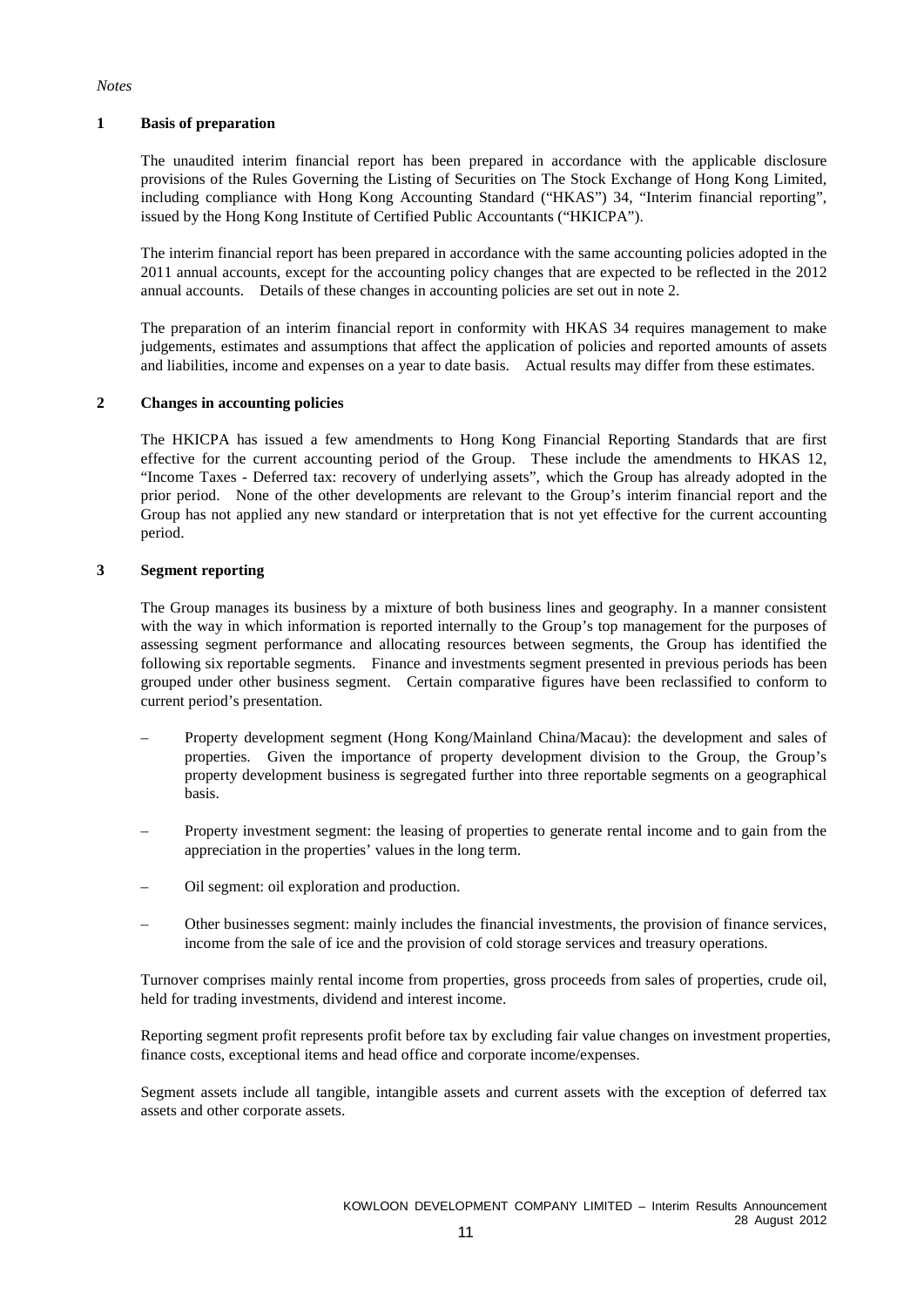### **3 Segment reporting** *(continued)*

Information regarding the Group's reportable segments as provided to the Group's top management for the purposes of resource allocation and assessment of segment performance for the period is set out below.

|                                                                                                              | Six months ended 30 June 2012   |                                     |                                             |                                 |                                                  |                        |                                  |  |
|--------------------------------------------------------------------------------------------------------------|---------------------------------|-------------------------------------|---------------------------------------------|---------------------------------|--------------------------------------------------|------------------------|----------------------------------|--|
|                                                                                                              |                                 |                                     | Property development                        |                                 |                                                  |                        |                                  |  |
|                                                                                                              | Consolidated<br><b>HK\$'000</b> | <b>Hong Kong</b><br><b>HK\$'000</b> | <b>Mainland</b><br>China<br><b>HK\$'000</b> | <b>Macau</b><br><b>HK\$'000</b> | <b>Property</b><br>investment<br><b>HK\$'000</b> | Oil<br><b>HK\$'000</b> | <b>Others</b><br><b>HK\$'000</b> |  |
| Turnover                                                                                                     | 838,105                         | 153,383                             | 221,115                                     | 1,656                           | 147,003                                          | 259,637                | 55,311                           |  |
| Reportable segment profit                                                                                    | 449,341                         | 92,202                              | 90,024                                      | 3,647                           | 155,078                                          | 73,182                 | 35,208                           |  |
| Other net income                                                                                             | 95,227                          |                                     |                                             | 21,805                          | 73,422                                           |                        |                                  |  |
| Fair value changes on<br>investment properties<br>Share of fair value changes on<br>investment properties of | 506,278                         |                                     |                                             |                                 | 506,278                                          |                        |                                  |  |
| a jointly controlled entity                                                                                  | 39,600                          |                                     |                                             |                                 | 39,600                                           |                        |                                  |  |
| Head office and corporate expenses                                                                           | (51,060)                        |                                     |                                             |                                 |                                                  |                        |                                  |  |
| Finance costs                                                                                                | (49,163)                        |                                     |                                             |                                 |                                                  |                        |                                  |  |
| Profit before taxation                                                                                       | 990,223                         |                                     |                                             |                                 |                                                  |                        |                                  |  |
| Share of profits of<br>associated companies<br>Share of profits of                                           | 2,141                           |                                     | (1,142)                                     |                                 |                                                  |                        | 3,283                            |  |
| jointly controlled entities                                                                                  | 114,633                         |                                     | 57,983                                      |                                 | 56,650                                           |                        |                                  |  |

|                                                            |                          |                       |                               | Six months ended 30 June 2011 |                                    |                 |                    |
|------------------------------------------------------------|--------------------------|-----------------------|-------------------------------|-------------------------------|------------------------------------|-----------------|--------------------|
|                                                            |                          |                       | Property development          |                               |                                    |                 |                    |
|                                                            | Consolidated<br>HK\$'000 | Hong Kong<br>HK\$'000 | Mainland<br>China<br>HK\$'000 | Macau<br>HK\$'000             | Property<br>investment<br>HK\$'000 | Oil<br>HK\$'000 | Others<br>HK\$'000 |
| Turnover                                                   | 651,604                  | 380,631               |                               | 48,102                        | 146,645                            | 27,333          | 48,893             |
| Reportable segment profit                                  | 465,989                  | 241,276               | 45,717                        | 33,863                        | 156,244                            | (29, 123)       | 18,012             |
| Other net income                                           | 131,878                  |                       |                               |                               | 131,878                            |                 |                    |
| Fair value changes on<br>investment properties             | 296,310                  |                       |                               |                               | 296,310                            |                 |                    |
| Share of fair value changes on<br>investment properties of |                          |                       |                               |                               |                                    |                 |                    |
| a jointly controlled entity                                | 106,040                  |                       |                               |                               | 106,040                            |                 |                    |
| Head office and corporate expenses                         | (60, 405)                |                       |                               |                               |                                    |                 |                    |
| Finance costs                                              | (17,891)                 |                       |                               |                               |                                    |                 |                    |
| Profit before taxation                                     | 921,921                  |                       |                               |                               |                                    |                 |                    |
| Share of profits of                                        |                          |                       |                               |                               |                                    |                 |                    |
| associated companies<br>Share of profits of                | 169                      |                       | (597)                         |                               |                                    |                 | 766                |
| jointly controlled entities                                | 190,139                  |                       | 67,589                        |                               | 122,550                            |                 |                    |

KOWLOON DEVELOPMENT COMPANY LIMITED – Interim Results Announcement 28 August 2012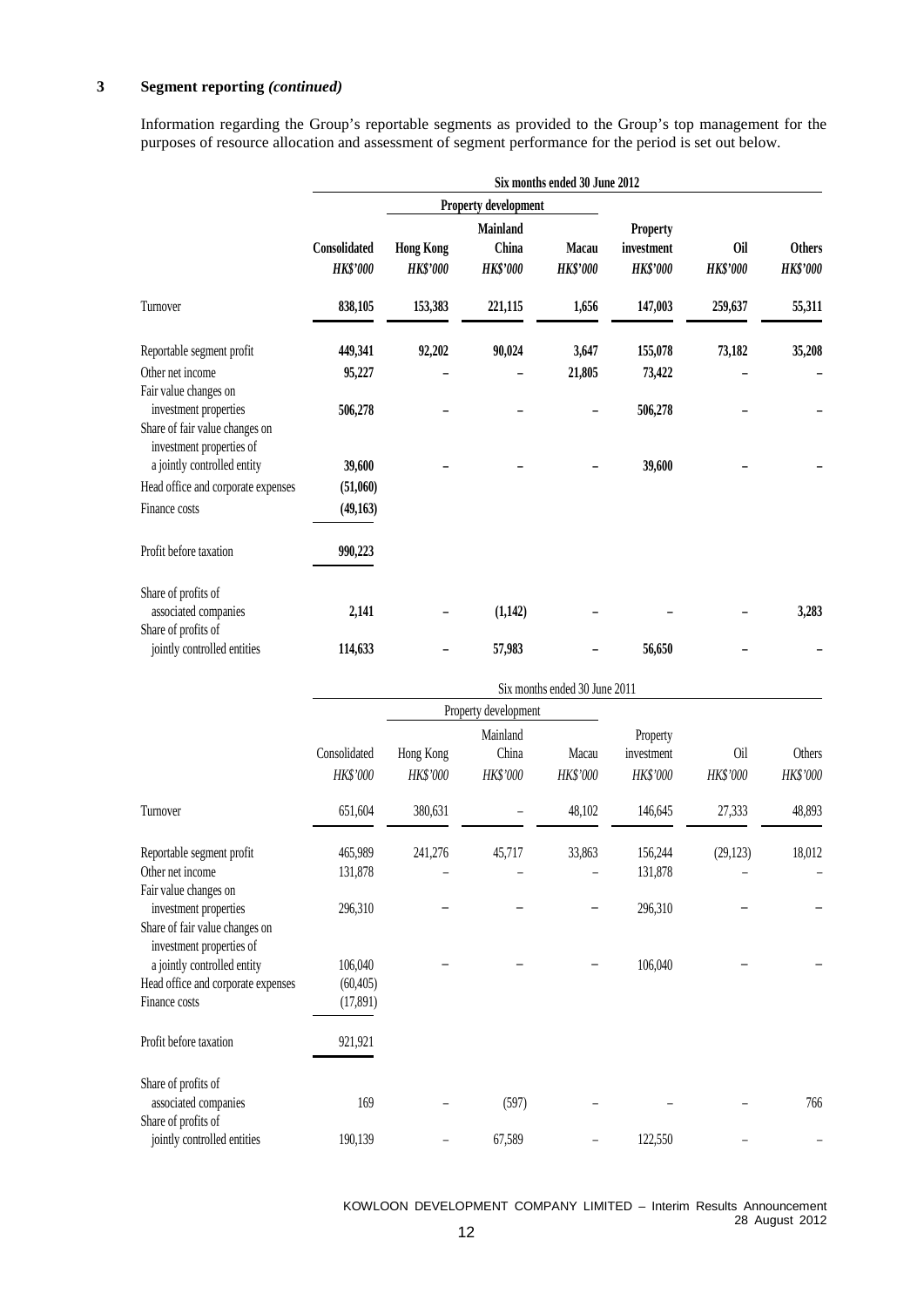### **3 Segment reporting** *(continued)*

|                                                                                                                                             |                                                     |                                     |                                      | At 30 June 2012                 |                                           |                               |                                  |
|---------------------------------------------------------------------------------------------------------------------------------------------|-----------------------------------------------------|-------------------------------------|--------------------------------------|---------------------------------|-------------------------------------------|-------------------------------|----------------------------------|
|                                                                                                                                             |                                                     |                                     | Property development                 |                                 |                                           |                               |                                  |
|                                                                                                                                             | Consolidated<br><b>HK\$'000</b>                     | <b>Hong Kong</b><br><b>HK\$'000</b> | Mainland<br>China<br><b>HK\$'000</b> | <b>Macau</b><br><b>HK\$'000</b> | Property<br>investment<br><b>HK\$'000</b> | <b>Oil</b><br><b>HK\$'000</b> | <b>Others</b><br><b>HK\$'000</b> |
| Reportable segment assets<br>Deferred tax assets<br>Time deposit (pledged)<br>Cash and cash equivalents<br>Head office and corporate assets | 38,337,676<br>21,835<br>15,000<br>604,344<br>17,340 | 6,067,681                           | 10,301,018                           | 10,104,758                      | 9,969,559                                 | 1,459,860                     | 434,800                          |
| Consolidated total assets                                                                                                                   | 38,996,195                                          |                                     |                                      |                                 |                                           |                               |                                  |
| Interest in associated companies<br>Interest in and amounts due from                                                                        | 2,309,668                                           |                                     | 2,294,275                            |                                 |                                           |                               | 15,393                           |
| jointly controlled entities                                                                                                                 | 2,118,313                                           |                                     | 1,390,709                            |                                 | 727,604                                   |                               |                                  |
|                                                                                                                                             |                                                     |                                     |                                      | At 31 December 2011             |                                           |                               |                                  |
|                                                                                                                                             |                                                     |                                     | Property development                 |                                 |                                           |                               |                                  |
|                                                                                                                                             |                                                     |                                     | Mainland                             |                                 | Property                                  |                               |                                  |
|                                                                                                                                             | Consolidated                                        | Hong Kong                           | China                                | Macau                           | investment                                | <b>Oil</b>                    | Others                           |
|                                                                                                                                             | HK\$'000                                            | HK\$'000                            | HK\$'000                             | HK\$'000                        | HK\$'000                                  | HK\$'000                      | HK\$'000                         |
| Reportable segment assets<br>Deferred tax assets<br>Time deposit (pledged)<br>Cash and cash equivalents<br>Head office and corporate assets | 37,245,110<br>10,314<br>15,000<br>764,144<br>14,113 | 5,949,174                           | 9,676,050                            | 10,280,052                      | 9,506,796                                 | 1,414,643                     | 418,395                          |
| Consolidated total assets                                                                                                                   | 38,048,681                                          |                                     |                                      |                                 |                                           |                               |                                  |
| Interest in associated companies<br>Interest in and amounts due from                                                                        | 2,124,195                                           |                                     | 2,112,085                            |                                 |                                           |                               | 12,110                           |
| jointly controlled entities                                                                                                                 | 2,039,209                                           |                                     | 1,350,459                            |                                 | 688,750                                   |                               |                                  |

#### **4 Other net income**

Other net income represents a net gain on disposal of investment properties of HK\$73,422,000 (six months ended 30 June 2011: HK\$131,878,000), a gain of disposal of a subsidiary of HK\$Nil (six months ended 30 June 2011: HK\$88,089,000), an impairment loss on properties written back of HK\$21,805,000 (six months ended 30 June 2011: HK\$Nil) and fair value changes on held for trading listed investments of gain of HK\$7,773,000 (six months ended 30 June 2011: loss of HK\$6,342,000).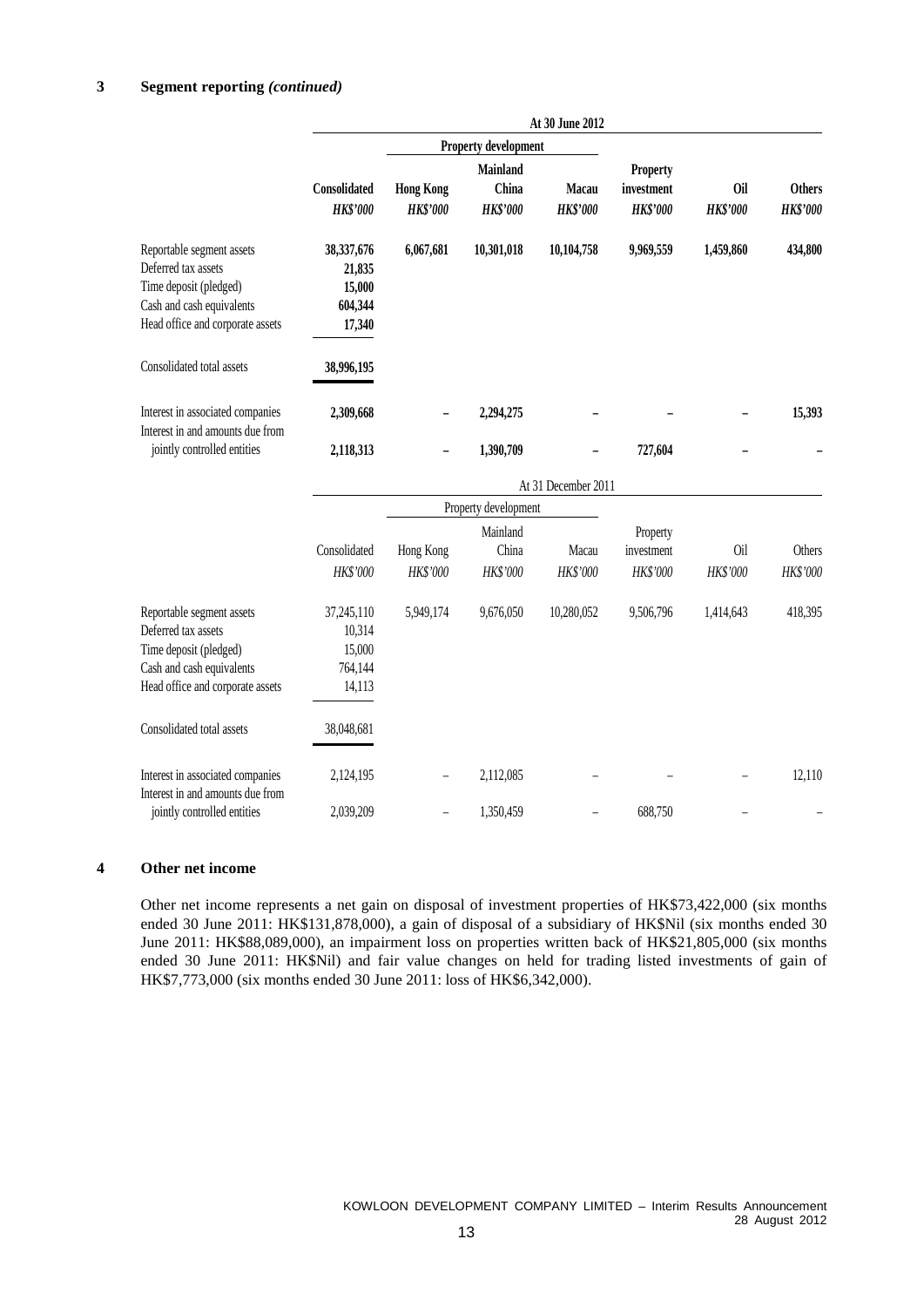#### **5 Finance costs**

|                                                                  | Six months ended 30 June |                 |  |
|------------------------------------------------------------------|--------------------------|-----------------|--|
|                                                                  | 2012                     | 2011            |  |
|                                                                  | <b>HK\$'000</b>          | <b>HK\$'000</b> |  |
| Interest on bank loans and overdrafts                            | 55,863                   | 41,151          |  |
| Interest on loan from/amount payable to ultimate holding company | 42,115                   | 8,809           |  |
| Less: Amount capitalised                                         | (48, 815)                | (32,069)        |  |
|                                                                  | 49,163                   | 17,891          |  |

#### **6 Income tax**

|                               | Six months ended 30 June |          |  |
|-------------------------------|--------------------------|----------|--|
|                               | 2012                     | 2011     |  |
|                               | <b>HK\$'000</b>          | HK\$'000 |  |
| <b>Current tax</b>            |                          |          |  |
| Provision for profits tax     |                          |          |  |
| - Hong Kong                   | 33,795                   | 35,494   |  |
| - Outside Hong Kong           | 20,082                   | 14,594   |  |
|                               | 53,877                   | 50,088   |  |
| Land appreciation tax ("LAT") | 13,973                   |          |  |
| Deferred tax                  | 5,161                    | (6,914)  |  |
|                               | 73,011                   | 43,174   |  |

The provision for Hong Kong profits tax is calculated at 16.5% (six months ended 30 June 2011: 16.5%) of the estimated assessable profits for the six months ended 30 June 2012. Tax levied in jurisdictions outside Hong Kong is charged at the appropriate rates of taxation currently ruling in relevant jurisdictions.

Under the Provisional Regulations on LAT in Mainland China, all gains arising from transfer of real estate property in Mainland China are subject to LAT at progressive rates ranging from 30% to 60% on the appreciation of land value, being the proceeds of sales of properties less deductible expenditures including cost of land use rights, borrowings costs and all property development expenditures.

#### **7 Earnings per share**

#### **(a) Basic earnings per share**

The calculation of basic earnings per share is based on the profit attributable to shareholders of the Company of HK\$872,438,000 (six months ended 30 June 2011: HK\$829,988,000) and weighted average number of ordinary shares in issue during the period of 1,150,681,275 (six months ended 30 June 2011: 1,150,681,275).

#### **(b) Diluted earnings per share**

There are no diluted potential shares in existence during the six months ended 30 June 2012 and 2011.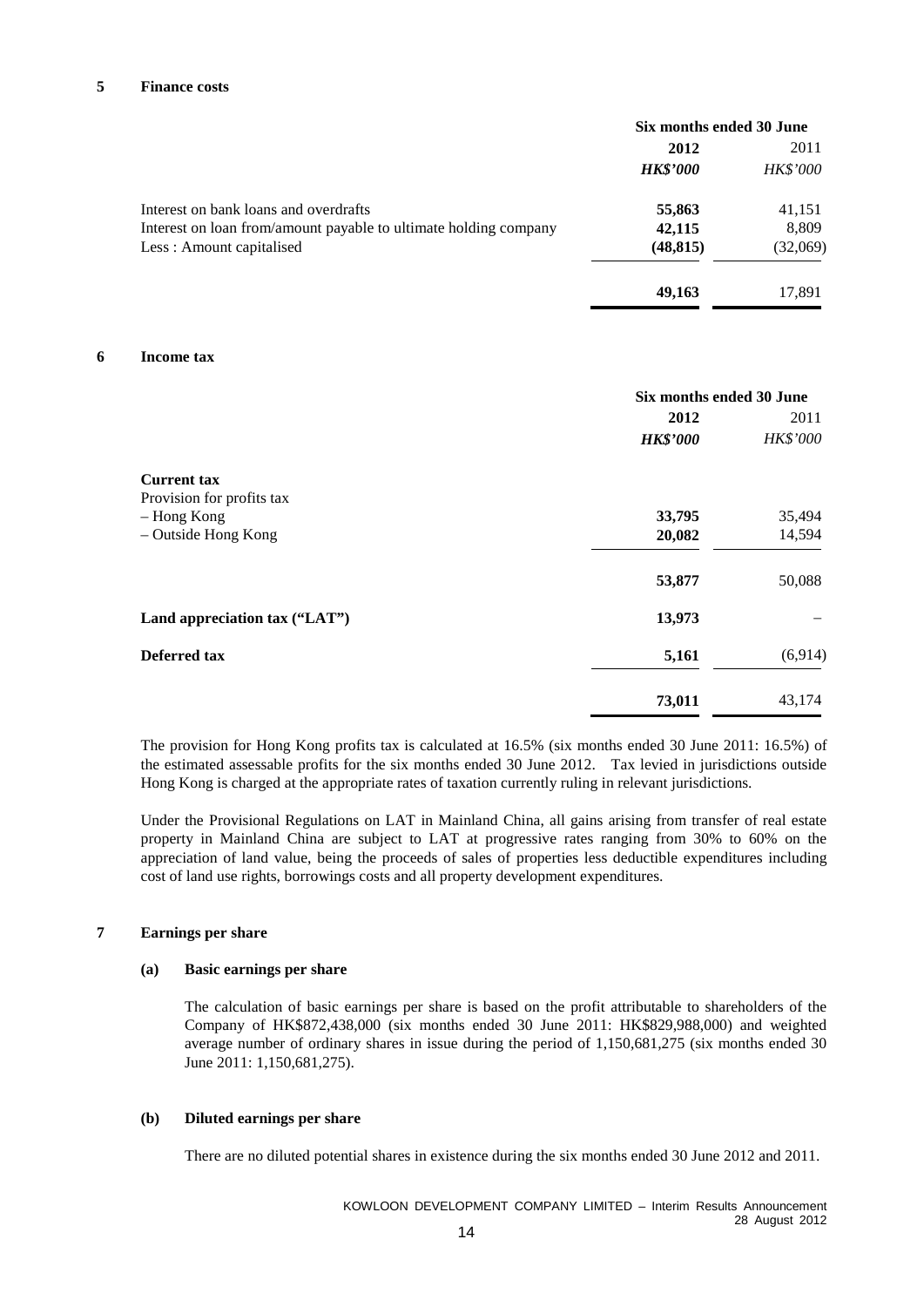#### **8 Dividends**

|                                                                |                 | Six months ended 30 June |  |  |
|----------------------------------------------------------------|-----------------|--------------------------|--|--|
|                                                                | 2012            | 2011                     |  |  |
|                                                                | <b>HK\$'000</b> | <i>HK\$'000</i>          |  |  |
| Interim dividend declared after the interim period of HK\$0.21 |                 |                          |  |  |
| $(six$ months ended 30 June 2011 : HK\$0.21) per share         | 241,643         | 241.643                  |  |  |

The interim dividend declared after the interim period has not been recognised as a liability at the interim period end date.

#### **9 Trade and other receivables**

Included in this item are trade receivables (net of impairment losses for bad and doubtful debts) with an ageing analysis as follows :

|                                   | At 30 June      | At 31 December  |
|-----------------------------------|-----------------|-----------------|
|                                   | 2012            | 2011            |
|                                   | <b>HK\$'000</b> | <i>HK\$'000</i> |
| Current                           | 125,564         | 298,078         |
| Less than 3 months past due       | 17,543          | 11,430          |
| 3 months to 6 months past due     | 1,015           | 756             |
| More than 6 months past due       | 8,108           | 7,463           |
| Amounts past due                  | 26,666          | 19,649          |
| Trade receivables                 | 152,230         | 317,727         |
| Utility and other deposits        | 43,061          | 41,743          |
| Other receivables and prepayments | 294,383         | 234,045         |
|                                   | 489,674         | 593,515         |

The Group maintains a defined credit policy. An ageing analysis of trade receivables is prepared on a regular basis and is closely monitored to minimise any credit risk associated with the receivables.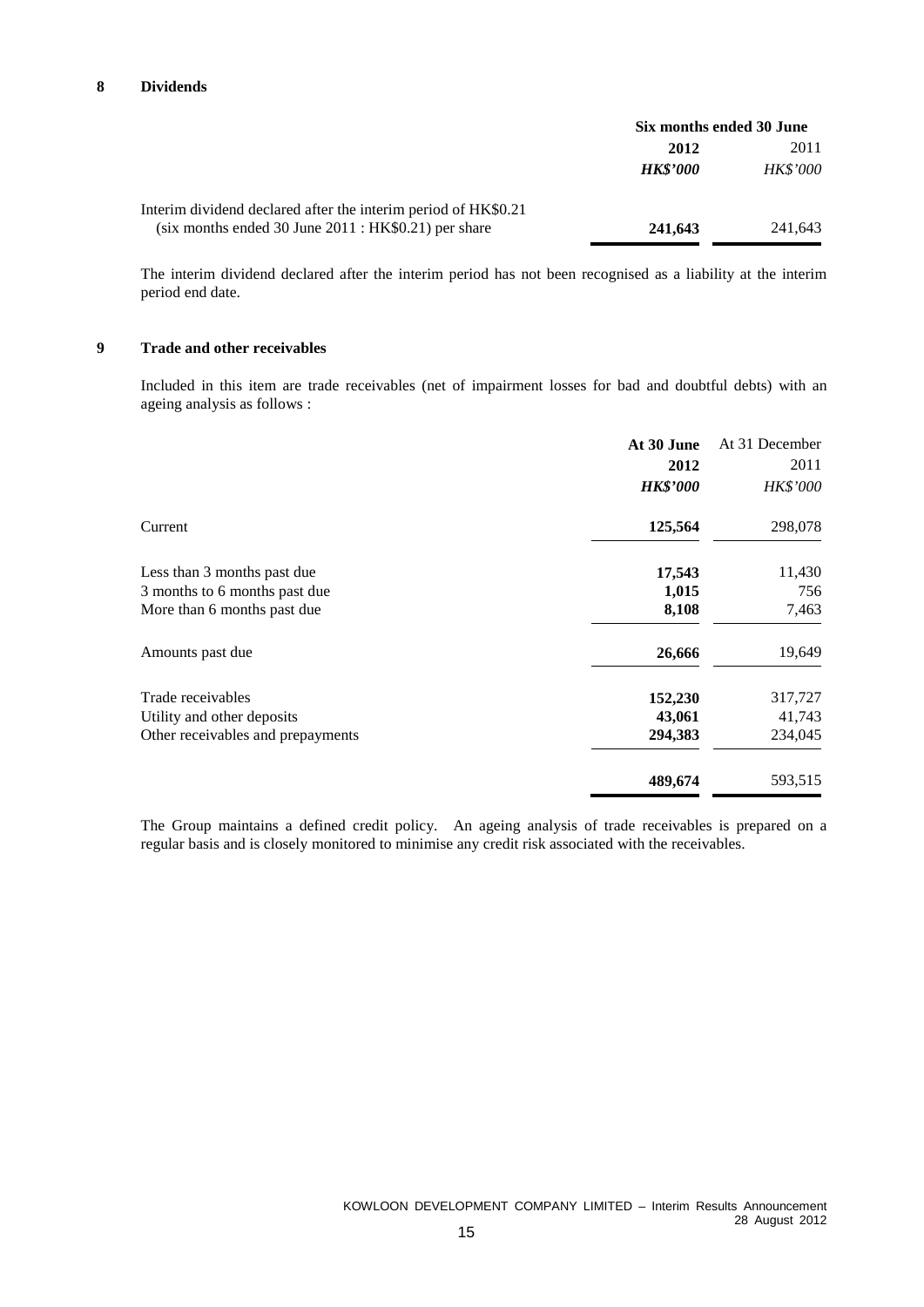#### **10 Trade and other payables**

Included in this item are trade payables with an ageing analysis as follows :

|                                         | At 30 June      | At 31 December |
|-----------------------------------------|-----------------|----------------|
|                                         | 2012            | 2011           |
|                                         | <b>HK\$'000</b> | HK\$'000       |
| Not yet due or on demand                | 545,583         | 715,615        |
| Within 3 months                         | 80,836          | 37,903         |
| 3 months to 6 months                    | 1,805           | 130            |
| More than 6 months                      | 28,009          | 34,057         |
| Trade payables                          | 656,233         | 787,705        |
| Rental and other deposits               | 73,304          | 72,267         |
| Other payables and accrued expenses     | 711,022         | 352,218        |
| Deposits received on sale of properties | 508,542         | 397,559        |
|                                         | 1,949,101       | 1,609,749      |

## **FINANCIAL REVIEW**

### *Financial Resources and Bank Borrowings*

The Group's total bank borrowings as at 30 June 2012 were HK\$5,935 million, of which HK\$1,607 million was repayable within one year and HK\$4,328 million was repayable beyond one year, represented a slight decrease comparing with 2011 year end. After taking into account cash and cash equivalents of HK\$604.3 million, the net borrowings position of the Group as at 30 June 2012 amounted to HK\$5,330 million, showed an increase of HK\$147.6 million as compared with HK\$5,183 million as at 31 December 2011. Loan from/amount payable to the ultimate holding company amounted to HK\$5,685 million as at 30 June 2012, a slight drop of HK\$93.4 million from HK\$5,778 million as at year end 2011.

The Group's gearing ratio (calculated on the basis of net bank borrowings and payables to the ultimate holding company over equity attributable to shareholders of the Company) stood at 54.4% as at 30 June 2012 (year end 2011: 55.4%).

During the period under review, the Group's development projects in Hong Kong and Mainland China generated substantial cash inflow of approximately HK\$399.7 million and HK\$483.0 million respectively. The cash inflows mainly related to the return of funds from the Group's investment in Foshan and sales/presale proceeds from Mount East in Hong Kong, Le Cove City in Shenyang, Le Cove City in Wuxi and Galaxy Heights in Zhongshan. The disposal of certain non-core investment properties in Hong Kong contributed a further HK\$154.0 million cash inflow for the period ended 30 June 2012.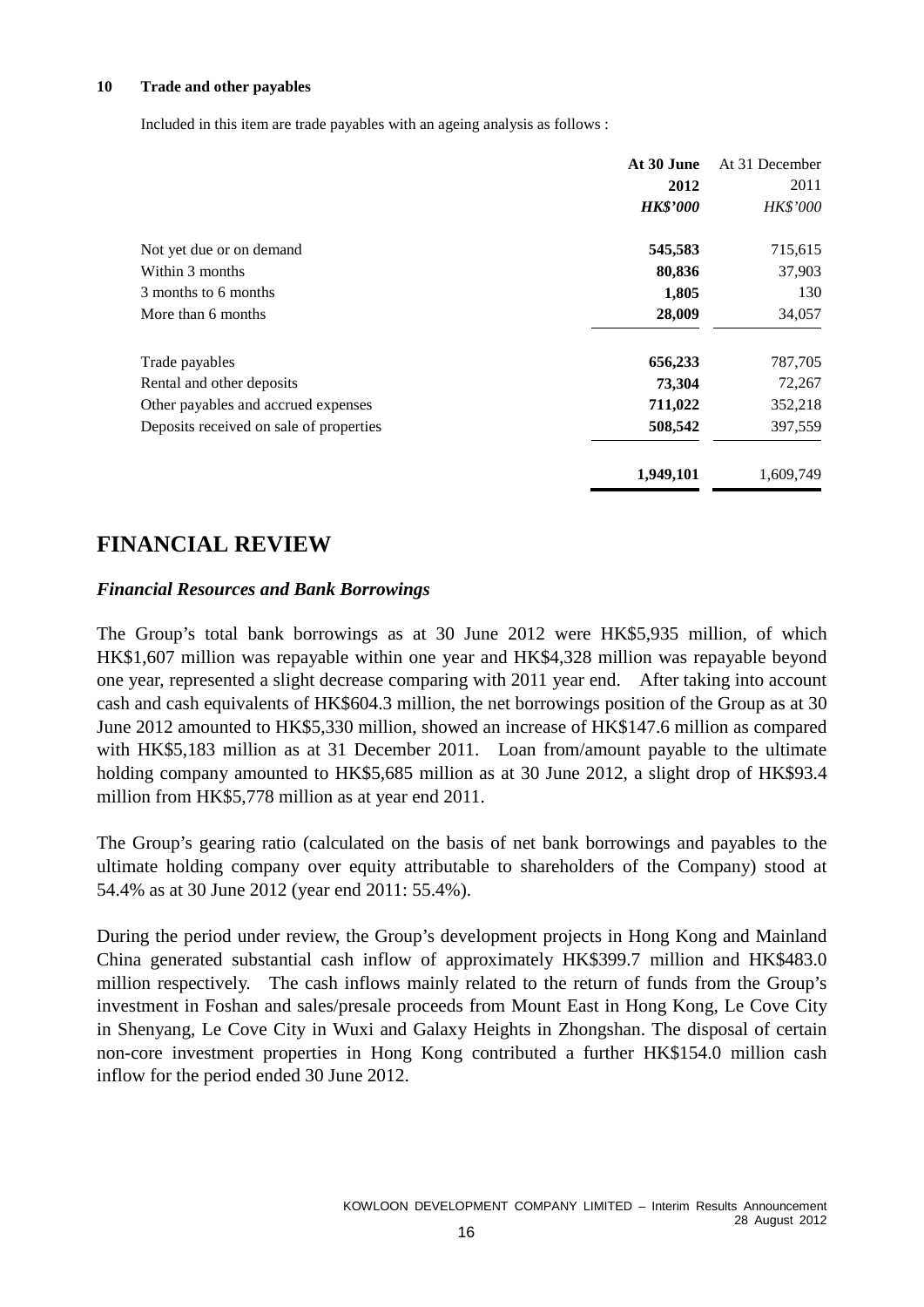The Group has actively engaged in a number of development projects in Hong Kong and Mainland China. During the period, the Group has expended a total of approximately HK\$354.0 million and HK\$545.0 million for the Group's development projects in Hong Kong and Mainland China respectively. Also, the Group continued to acquire the ownership of a residential and commercial redevelopment site in Hung Hom and has paid approximately HK\$47.6 million for the period. Furthermore, an additional of approximately HK\$180.3 million was invested by the Group in the Tianjin project for the balance payment of land title and land use right has been successfully obtained in May 2012.

All the Group's borrowings are arranged on a floating rate basis. The Group will closely monitor and manage to minimise its exposure to interest rate fluctuations. When appropriate, relevant hedging arrangement will be considered to manage the exposure.

With the investments in Mainland China, the Group is exposed to exchange fluctuations on Renminbi ("RMB"). By using external borrowings in RMB together with revenue and cash generated from the development projects in Mainland China, this can serve as a natural hedge against the exchange rate risk of RMB.

In view of the Group's oil business in Kazakhstan through our listed subsidiary Polytec Asset, the Group has been exposed to the exchange fluctuations in the Kazakhstan Tenge ("KZT"), the local currency of Kazakhstan. While the majority of the operating expenses, as well as capital expenditure, of the Group's oil business is denominated in the KZT, over 80% of its revenue generated from this segment is denominated in the USD. Due to the currency mismatch between the Group's revenues and expenditures in Kazakhstan, we are closely monitoring the fluctuation in the KZT and evaluating its impacts on the Group's financial position. We will use appropriate currency hedging to minimise the currency risks associated with this business if necessary.

With the financing facilities in place, recurrent rental income from investment properties, cash inflow from presale/sale of the Group's development projects, and the financial support from the ultimate holding company, the Group has sufficient financial resources to satisfy its commitments and future funding requirements.

## *Capital Commitments*

As at 30 June 2012, the Group had commitments in connection with the Group's fixed assets amounted to HK\$102.5 million.

## *Pledge of Assets*

As at balance sheet date, Group properties with a value of HK\$10.7 billion and time deposits of HK\$15.0 million were pledged to financial institutions mainly to secure credit facilities extended to the Group.

## *Contingent Liabilities*

The Group has given several guarantees in respect of banking facilities granted to a jointly controlled entity in Mainland China. Guarantees have been provided to the jointly controlled entity amounting to RMB655.0 million, representing a 50% proportional guarantee in respect of RMB1,310 million term loan facilities. The facilities were utilised to the extent of RMB1,050 million as at 30 June 2012.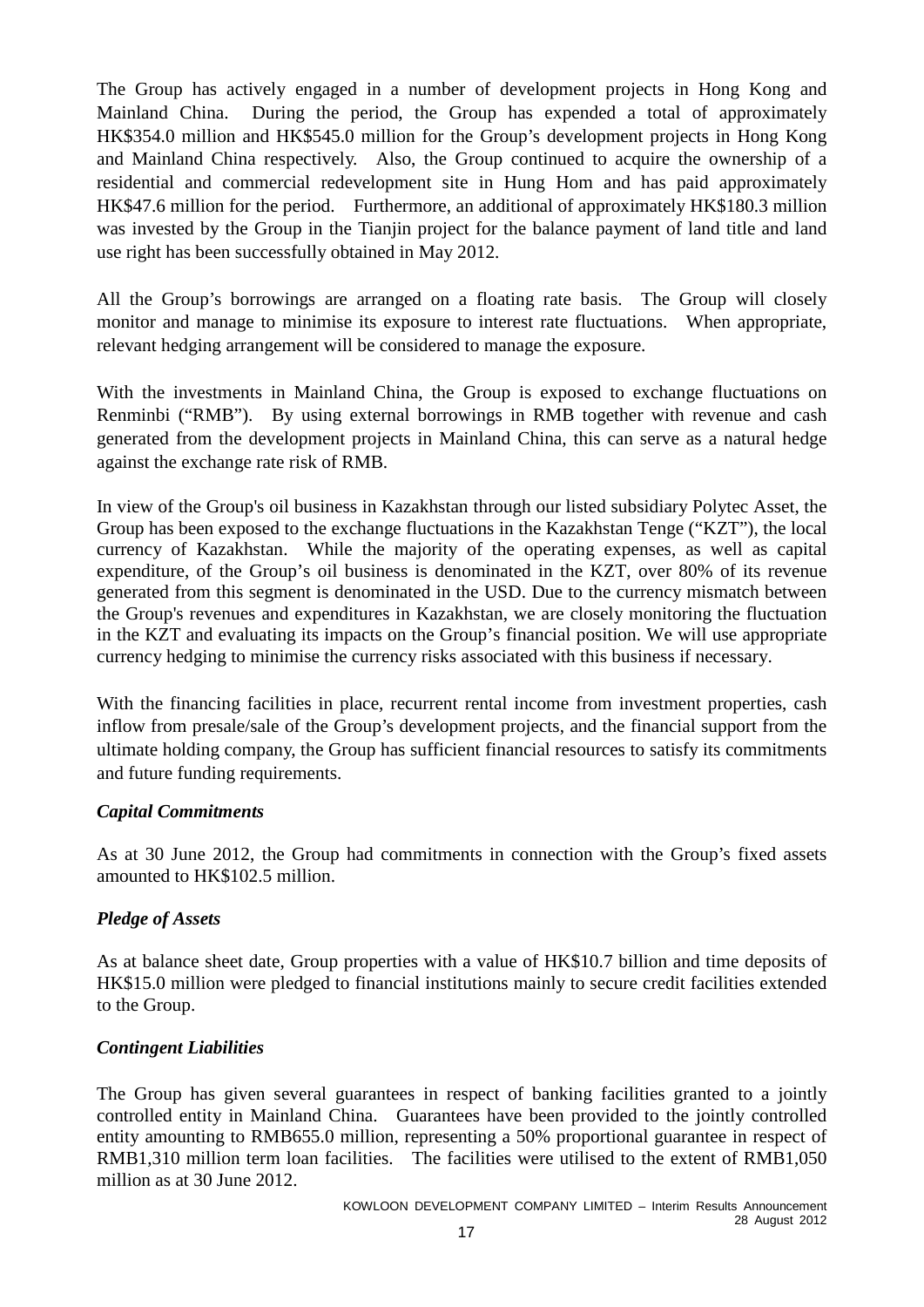## **OTHER INFORMATION**

## *Review of Interim Results*

The Audit Committee of the Company has reviewed the unaudited interim financial statements of the Group for the six months ended 30 June 2012. The Group's independent auditors, KPMG, have carried out a review of the interim financial statements in accordance with Hong Kong Standard on Review Engagements 2410 "Review of interim financial performed by the independent auditor of the entity" issued by the Hong Kong Institute of Certified Public Accountants.

## *Compliance with the Corporate Governance Code*

During the six months ended 30 June 2012, the Company has complied with all code provisions as set out in the Code on Corporate Governance Practices (effective until 31 March 2012) and Corporate Governance Code (effective from 1 April 2012) contained in Appendix 14 to the Rules Governing the Listing of Securities on The Stock Exchange of Hong Kong Limited (the "Listing Rules"), with the exception of code provisions A.2.1 and A.6.7 as explained below:

## **Code Provision A.2.1**

Mr Or Wai Sheun, the Chairman, has performed the combined role as the chairman and the chief executive taking charge of overall operation of the Group, the reason for deviation of which was disclosed in the 2011 Annual Report.

### **Code Provision A.6.7**

All Non-executive Directors and Independent Non-executive Directors attended the annual general meeting of the Company held on 28 June 2012 (the "AGM"), other than a Non-executive Director and an Independent Non-executive Director who were unable to attend the AGM as they were overseas at the time.

### *Purchase, Sale or Redemption of the Company's Listed Securities*

Neither the Company nor any of its subsidiaries has purchased, sold or redeemed any listed securities of the Company during the six months ended 30 June 2012.

### *Closure of Register of Members*

The register of members of the Company will be closed on Wednesday, 3 October 2012 to Thursday, 4 October 2012, both dates inclusive. During which period, no transfer of shares will be registered. In order to qualify for the interim dividend, all transfer documents accompanied by the relevant share certificates must be lodged with the Company's share registrars, Computershare Hong Kong Investor Services Limited, at Rooms 1712-1716, 17th Floor, Hopewell Centre, 183 Queen's Road East, Wanchai, Hong Kong for registration not later than 4:30 pm on Friday, 28 September 2012.